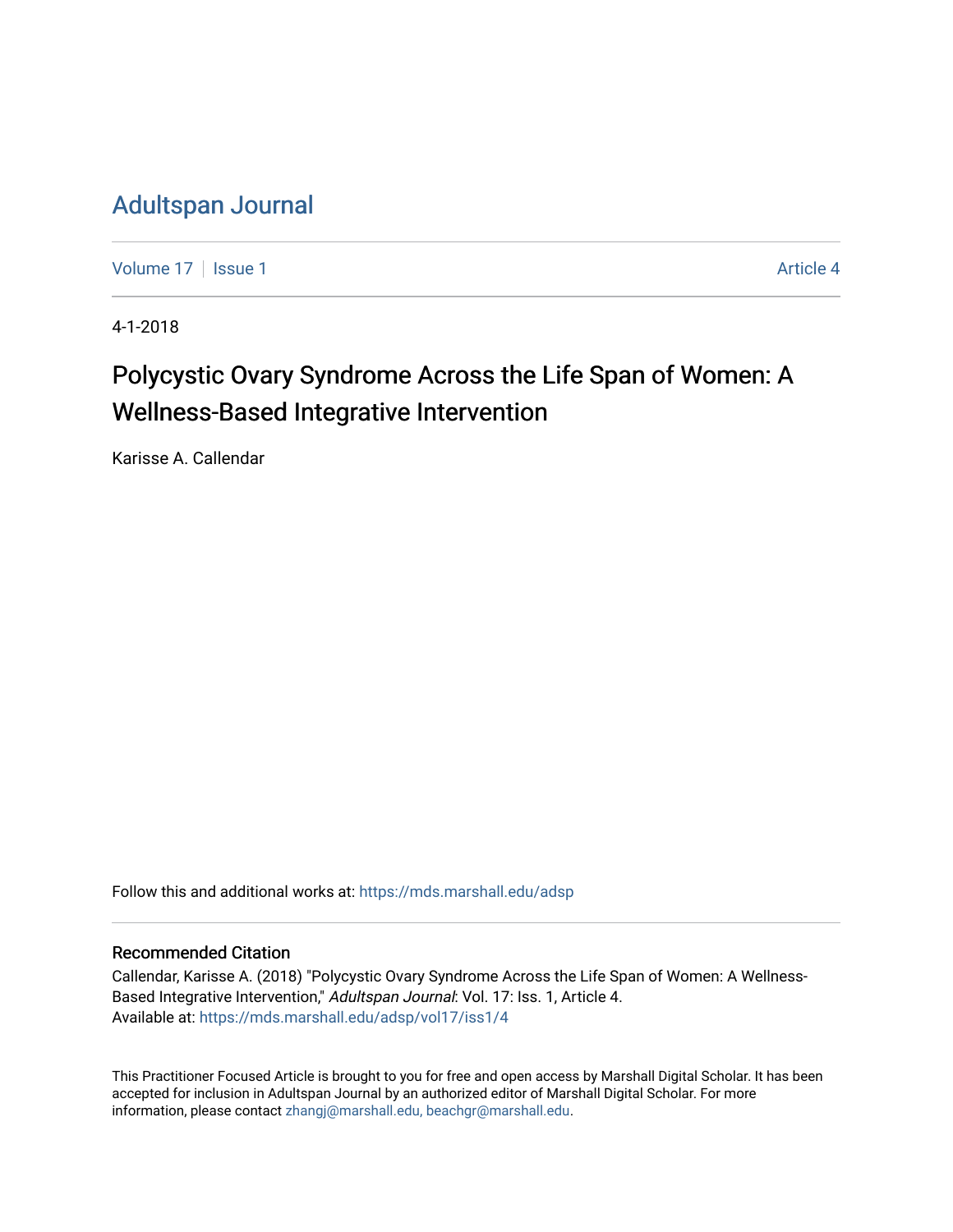| Callendar: Polycystic Ovary Syndrome Across the Life Span of Women: A Wellne<br>Received 05/18/16 |                         |
|---------------------------------------------------------------------------------------------------|-------------------------|
|                                                                                                   | Revised 02/05/17        |
|                                                                                                   | Accepted 03/03/17       |
|                                                                                                   | DOI: 10.1002/adsp.12052 |
| <b>PRACTICE</b>                                                                                   |                         |

# **Polycystic Ovary Syndrome Across the Life Span of Women: A Wellness-Based Integrative Intervention**

**Karisse A. Callender**

*Women diagnosed with polycystic ovary syndrome (PCOS)—an endocrine disorder that affects a woman's physical and psychological functioning—face challenges that affect personal and social functioning. Information about PCOS is provided for counselors, including a description of a wellness-based integrative intervention to enhance optimal wellness and quality of life.*

*Keywords:* polycystic ovary syndrome, depression, anxiety, women, wellness

Polycystic ovary syndrome (PCOS) is considered the most common endocrine disorder in women, affecting between an estimated 4% and 12% of women of reproductive age (Smith & Taylor, 2011). There are several physical characteristics associated with PCOS that may negatively impact the mental health of women diagnosed with this condition. Clinical manifestations of PCOS include obesity, infertility, acne, male-pattern hair growth (hirsutism), hair loss (alopecia), increased hormone level, irregular menstrual cycle, decreased fertility, and negative impacts on cardiovascular health (Froeschle, Castillo, Mayorga, & Hargrave, 2008). In addition, women can experience high levels of the male hormone androgen and multiple small cysts on their ovaries. Women diagnosed with PCOS are also at increased risk for mental health problems, such as depression, anxiety, and eating disorders (Annagur, Kerimoglu, Tazegul, Gunduz, & Gencoglu, 2015).

*Karisse A. Callender, Department of Counseling and Educational Psychology, Texas A&M University–Corpus Christi. Karisse A. Callender is now at Department of Counselor Education and Counseling Psychology, Marquette University. The author thanks Joshua C. Watson and Samantha Klassen-Bolding for their contributions to this article. Correspondence concerning this article should be addressed to Karisse A. Callender, Department of Counselor Education and Counseling Psychology, Marquette University, 560 North 16th Street, Schroeder Complex 168G, Milwaukee, WI 53233 (e-mail: karissecallender@gmail.com).*

*© 2018 by the American Counseling Association. All rights reserved.*

. . . . . . . **ADULTSPAN***Journal April 2018 Vol. 17 No. 1* **41**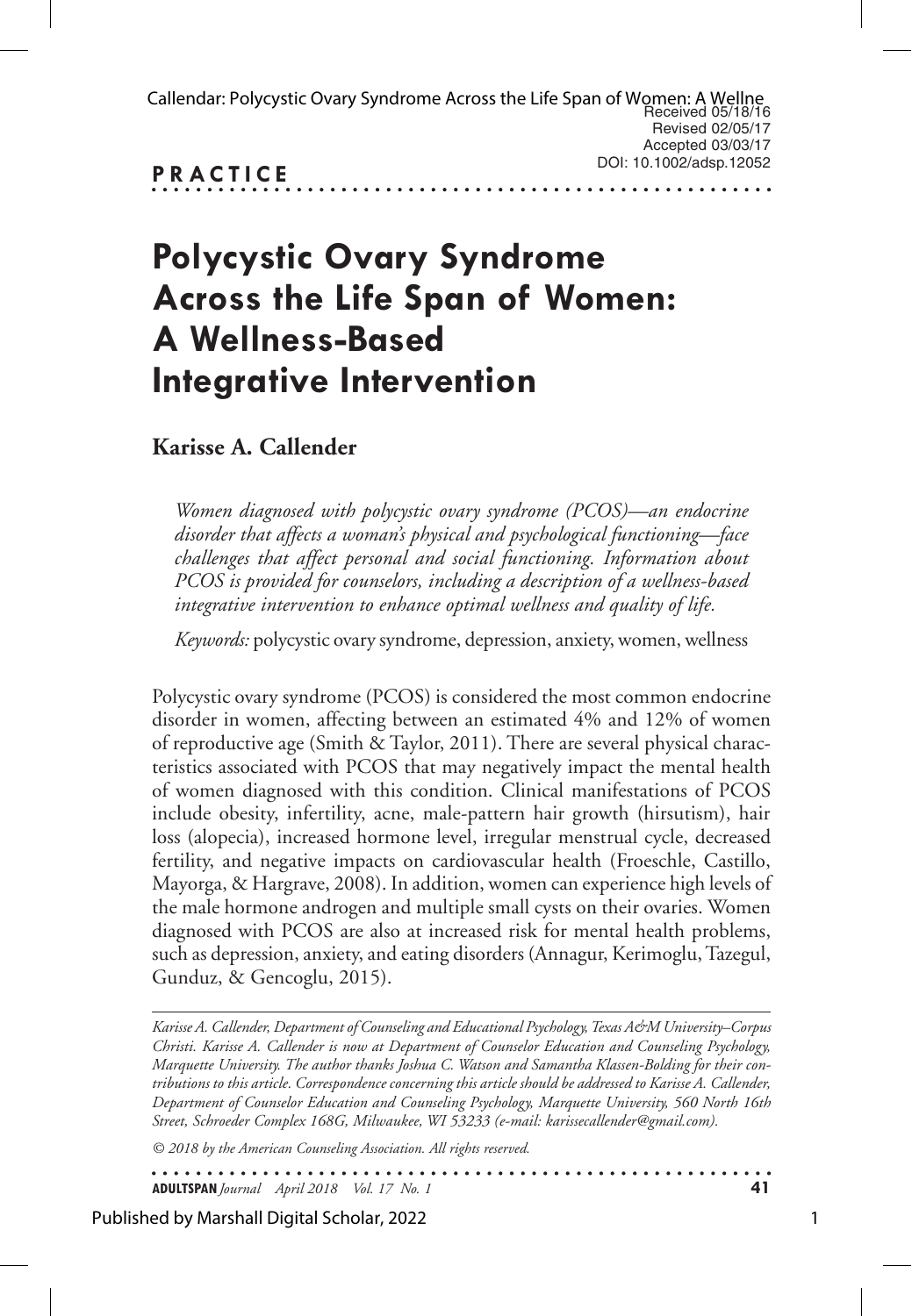## **ORIGINS OF PCOS**

Stein Leventhal first diagnosed PCOS in 1935 after conducting a study on seven women who exhibited multiple cysts within their ovaries accompanied by a variety of symptoms (Froeschle et al., 2008). The name of this syndrome can be misleading because cystic ovaries are not a necessary symptom for diagnosis (Farkas, Rigo, & Demetrovics, 2014; Tehrani, 2015). Although the etiology of PCOS has been unclear in the past, advances in research have increased and clarified the amount of information available both to individuals diagnosed with PCOS and providers involved in treatment. Early signs of PCOS often begin during fetal development and remain dormant during childhood. The most common underlying mechanism linked to PCOS is believed to be insulin resistance, a chronic and progressive disturbance of metabolic function, which explains the obesity and other metabolic disorders associated with PCOS (Dowdy, 2012).

Although PCOS is classified as an endocrine disorder with several physical clinical manifestations, research indicates that there is an increased risk for mood disorders, such as depression and anxiety (Annagur et al., 2015; Dowdy, 2012; Farkas et al., 2014). Therefore, counselors should be aware of the psychological factors associated with PCOS and how these factors affect the lives of women. Counselors have the unique opportunity to assist and empower these women as they learn to strive for optimal wellness and navigate the challenges associated with a PCOS diagnosis.

## **PCOS DURING ADOLESCENCE**

Because PCOS typically manifests during adolescence, during this time, girls may present with irregularities in menstruation, signs of obesity, Type 2 diabetes, hirsutism, and acne (Dowdy, 2012). PCOS may be undiagnosed during early adolescence, especially at the onset of the menstrual cycle when oral contraceptives may be prescribed to treat adolescents for menstrual irregularity, acne, or hirsutism (Snyder, 2005). Adolescent girls diagnosed with PCOS may experience a lower quality of life, especially within social and emotional dimensions (Jones, Hall, Lashen, Balen, & Ledger, 2011).

A study conducted by Laggari et al. (2009), with 49 adolescent girls, found that adolescent girls with PCOS showed higher anxiety scale scores than did a control group of adolescent girls without PCOS. Other mental health issues reported included feeling depressed, pessimistic, irritable, and upset (Jones et al., 2011; Rofey et al., 2009). A fear of possible infertility may also affect quality of life in adolescent girls (Lee, 2015). Another issue for adolescent girls is the increased likelihood of engaging in risky sexual behavior due to a mistaken belief that pregnancy is impossible because of PCOS (Lee, 2015). Some adolescent girls may also develop eating disorders to cope with weight gain,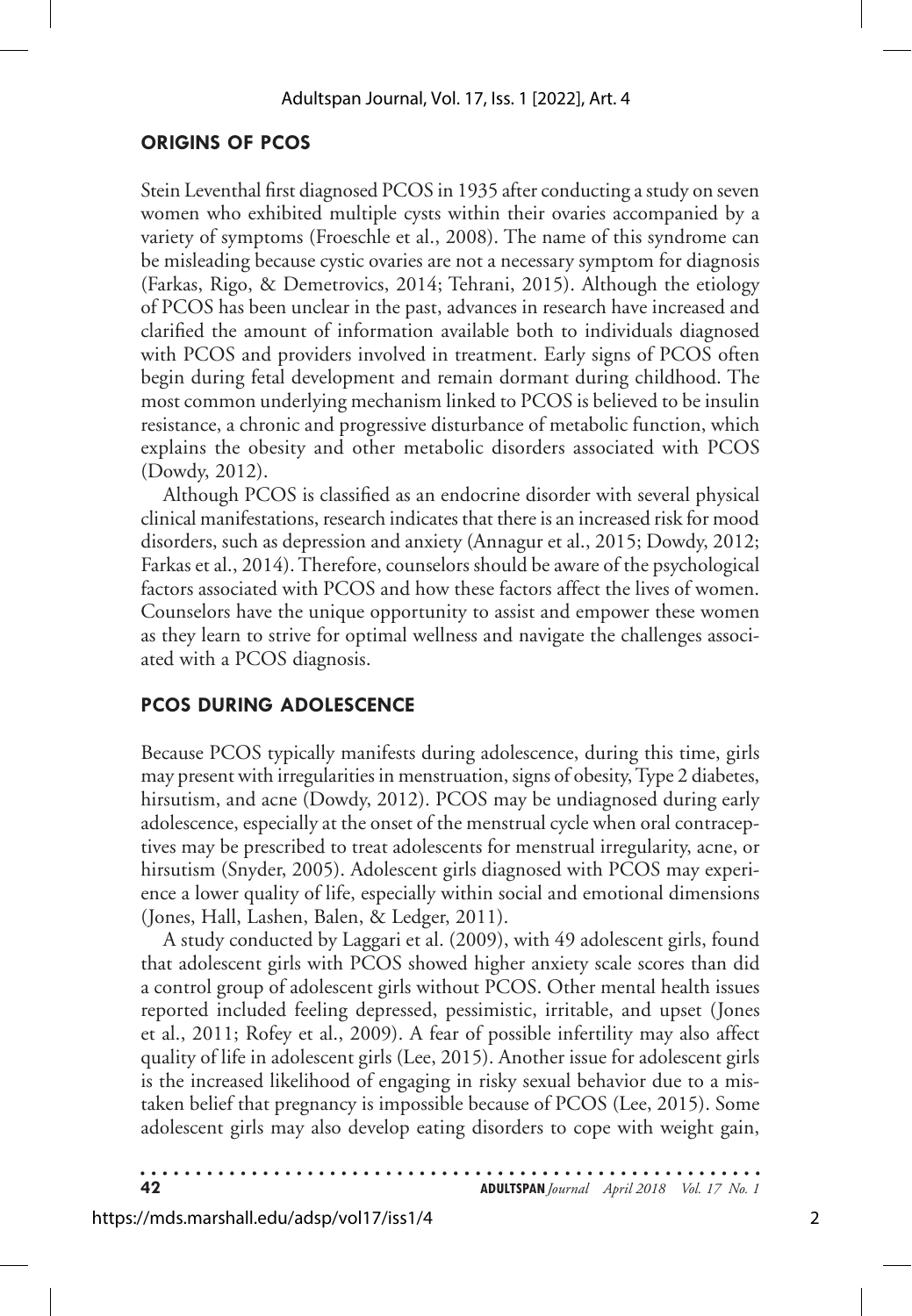including bingeing, purging, and excessive dieting. Failure to lose weight may cause feelings of distress and inadequacy, leading to isolation and unhealthy eating patterns (Lee, 2015).

Hirsutism, or abnormal male-pattern hair growth, is another psychologically distressing occurrence for adolescent girls that can be humiliating, especially when hair growth is on the face (Froeschle et al., 2008). Excess facial hair can be in large areas that may appear beard-like and prompt regular shaving. Girls may also develop thick sideburns, hair over the upper lips, and thick eyebrows. Adolescent girls with PCOS reported being afraid of excess hair, feeling unfeminine, and experiencing social isolation (Dowdy, 2012). This feeling of unattractiveness can increase feelings of shame and rejection and affect self-perception and relationships with family and friends. In addition, changes in mood may rupture personal and social relationships, resulting in increased isolation (Jones et al., 2011).

### **PCOS DURING ADULTHOOD**

Adult women experience concerns like those reported by adolescents with PCOS. Castillo (2008) identified several themes about the social and emotional experiences of women diagnosed with PCOS through a qualitative study. Women diagnosed with PCOS report a variety of concerns that begin in adolescence and continue across the life span. These include social insecurity, low selfesteem, feelings of helplessness, strained relationships, and mood disorders. The chronic condition of PCOS produces metabolic and pregnancy complications, infertility, obesity, reduced quality of life, mood disorders, and decreased self-worth (Garad, Teede, & Moran, 2011). For a woman considering starting a family, infertility can be a stressful and life-changing experience (Galhardo, Pinto-Gouveia, Cunha, & Matos, 2011). Some women are first diagnosed with PCOS after seeking treatment for infertility. Infertility can also affect romantic relationships because partners' perceptions of their personal quality of life is influenced by their shared and individual experiences (Dennett & Simon, 2015). The impact of infertility may be profound, resulting in psychological distress and threats to the identity of being a woman. Although a significant proportion of women diagnosed with PCOS are infertile, a modest reduction in weight (5%) may result in improved reproductive function, menstrual regularity, and higher ovulation rates (Mahoney, 2014).

#### **COUNSELING INTERVENTIONS FOR WOMEN WITH PCOS**

Interventions for PCOS typically focus on the treatment of physical symptoms (Annagur, Tazegul, & Akbaba, 2014). However, interventions focused on improving psychological well-being should encourage women diagnosed with PCOS to take a proactive role in their own physical and mental health.

**ADULTSPAN***Journal April 2018 Vol. 17 No. 1* **43**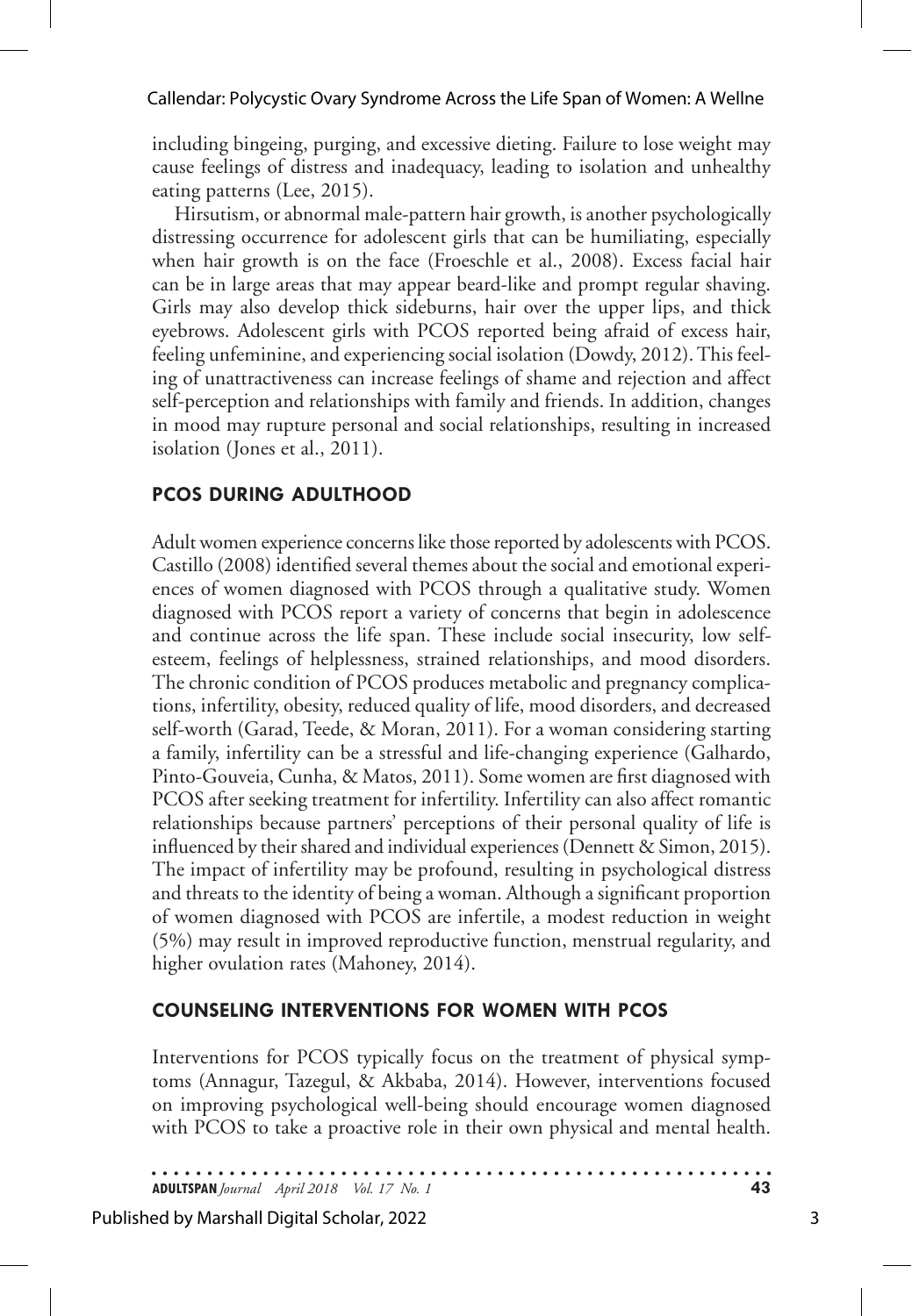This may lead to a more holistic lifestyle and reduced effects from disease and other ailments (Fetter & Koch, 2009). Interventions may include techniques from cognitive behavior therapy (CBT), dialectical behavior therapy (DBT), and mindfulness.

The proposed integrated intervention incorporates techniques used in CBT, DBT, and mindfulness. CBT and DBT have recorded success in treating various disorders such as major depressive disorder, generalized anxiety, health anxiety, eating disorders, obesity, and mood dysregulation (Beck, 2011; Linehan, 2015). Counseling professionals who use these interventions help clients to target unhealthy thinking patterns and change behaviors and interpersonal patterns that influence and, ultimately, maintain problems in living (Linehan, 2015). However, it is recommended that counselors approach sessions within a holistic and wellness-based framework and integrate mindfulness into counseling sessions. Mindfulness is a way for clients to cultivate clarity, awareness, and acceptance of the present moment (Kabat-Zinn, 2005). Mindfulness skills include the intentional process of observing, describing, and participating in the moment effectively and without judgment (Hayes, Follette, & Linehan, 2004). The integration of these techniques can help to target the most important psychological concerns of women diagnosed with PCOS.

#### **COUNSELING FROM A WELLNESS PERSPECTIVE**

Counselors assist and encourage clients to strive toward their own definition of wellness using a developmental approach. Clients are encouraged to seek independence from the helping relationship through transferable, generalizable skills attained in counseling sessions (Eaves, Erford, & Fallon, 2010). From a wellness perspective, counseling takes a more holistic approach that integrates physical, emotional, spiritual, mental, and social factors of the individual's life. Wellness counselors believe that human potential, personal strengths, and lifestyle are strong indicators of well-being. Therefore, wellness counselors help clients to strive for their highest level of functioning across all dimensions of life (Granello & Witmer, 2013).

Because PCOS negatively influences the moods of women with the diagnosis (Annagur et al., 2015; Farkas et al., 2014; Lee, 2015), it is important to assist women with emotion regulation as a strategy for achieving a more balanced lifestyle. Hunnicutt-Hollenbaugh (2013) discussed the relationship between wellness and emotion regulation, stating that improvements in one area of an individual's life can positively affect other dimensions as well. Essentially, improvements in emotion regulation can lead to improvements in one's physical state.

Counselors working in diverse settings such as schools, community agencies, and private practice may encounter adolescent girls and women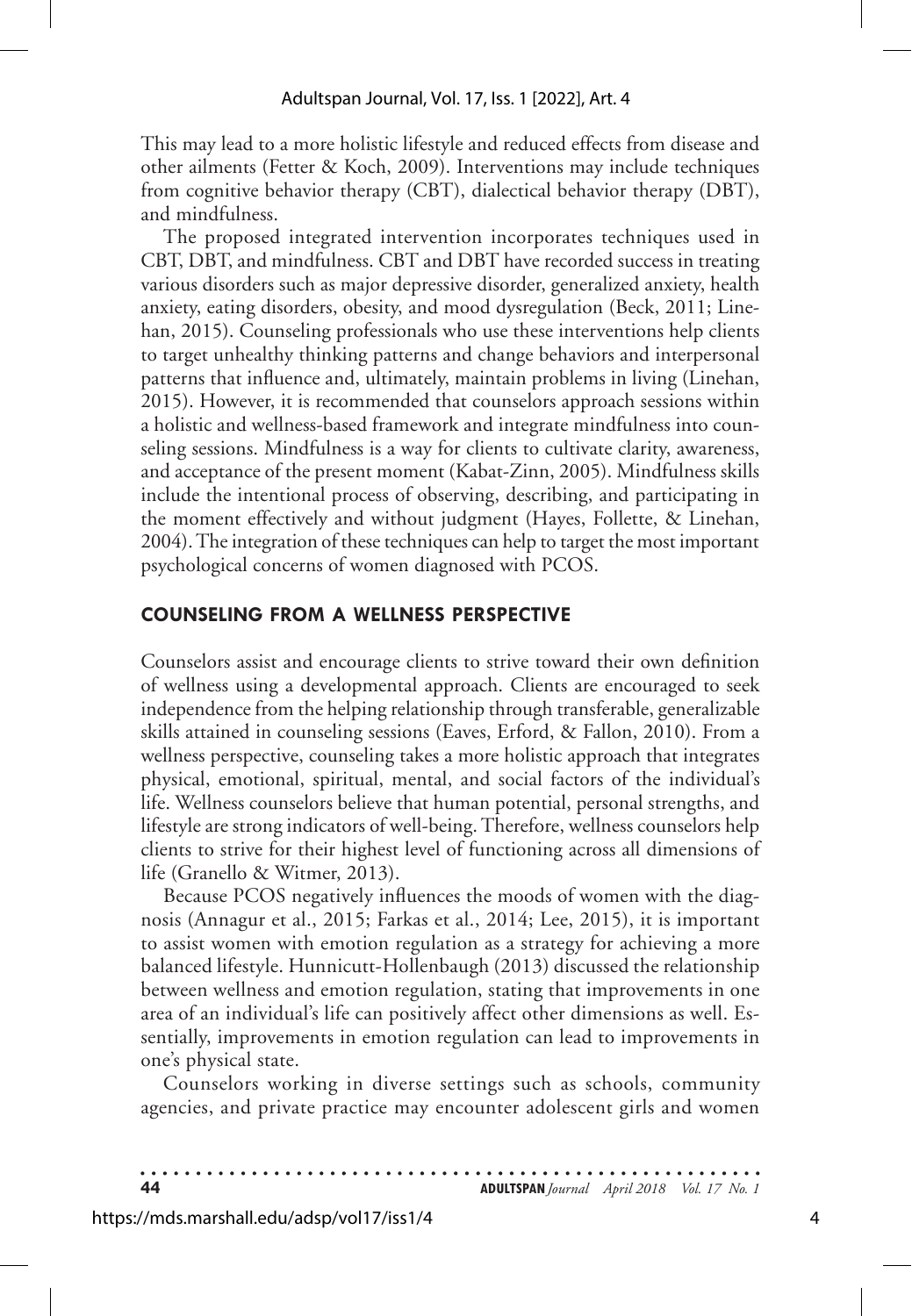diagnosed with PCOS who experience anxiety and depression. Counselors can help clients focus on wellness and lifestyle change to mitigate the effects of PCOS by changing thoughts, behaviors, and attitudes toward themselves and others. Yoga, meditation, exercise, and mindfulness practices may serve as useful adjunct treatments alongside other counseling interventions. Wellness counseling can also serve as a platform for women diagnosed with PCOS to learn about the importance of self-care in relation to physical health (Elliot, 2013). Sweeney and Myers (2004) suggested four steps to wellness counseling: (a) introduction of a wellness model, including a life-span focus; (b) assessments that can be formal or informal, based on the model; (c) interventions based on selected areas to enhance wellness; and (d) evaluation, follow-up, and repetition of the second and third steps, if necessary.

#### **A WELLNESS-BASED INTEGRATIVE INTERVENTION FOR PCOS**

Treatment planning for women diagnosed with PCOS includes targeting physical and psychological symptoms. Intensive changes in lifestyle via behavioral interventions are considered the first-line interventions for symptom management (Dennett & Simon, 2015). Counseling professionals must recognize the psychological factors associated with PCOS to effectively assist women in improving their quality of life via psychoeducation and behavior change (Benson et al., 2010). The Wellness-Based Integrative Intervention (Wel-BII) is a psychoeducational program for women diagnosed with PCOS based on the principles of CBT, DBT, mindfulness, and wellness counseling. I selected these interventions based on their strong focus on behavior and lifestyle change, ultimately targeting psychological and physical symptom management.

Wel-BII is a 12-week intervention with a 6-week follow-up contact. The intervention is focused on cognitive restructuring, behavior modification, and acceptance through assessment, planning, education, evaluation, and followup. Wel-BII can be used with adolescent girls and women diagnosed with PCOS. In addition to the foundational principles of CBT, DBT, mindfulness, and wellness interventions, Wel-BII focuses specifically on the characteristic features of PCOS to help women learn to modify thoughts and feelings about themselves in relation to being diagnosed and living with PCOS. Wel-BII is composed of 12 sessions, each 60 minutes in length, with an electronic followup (see Appendix):

- 1-hour initial session
- 1-hour treatment planning session
- Eight 1-hour sessions with structured interventions
- 1-hour evaluation session
- 1-hour discharge session
- 6-week follow-up

**ADULTSPAN***Journal April 2018 Vol. 17 No. 1* **45**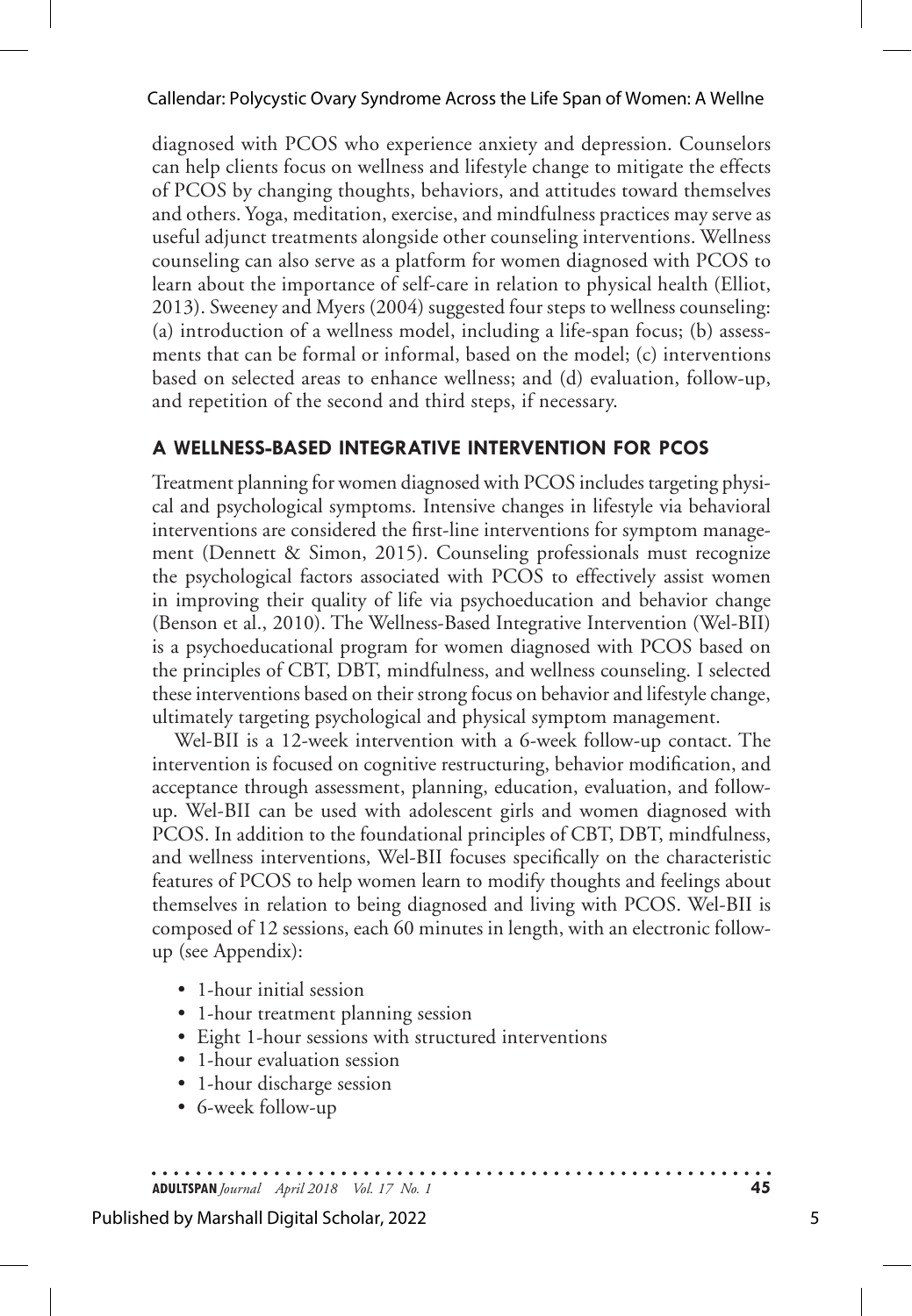#### **Measures**

Measures used in the Wel-BII include the Five Factor Wellness Inventory (5F-WEL; Myers & Sweeney, 2005) and the Polycystic Ovary Syndrome Questionnaire (PCOSQ; Cronin et al., 1998). The 5F-WEL is a 91-item, self-scoring, evidence-based tool used to evaluate the characteristics of wellness. There are 17 discrete scales, with responses ranging from *strongly disagree* to *strongly agree.*  The reliability score for total wellness is .94, and the measure was normed on an adult population. The PCOSQ is a 26-item instrument measuring five areas emotions, body hair, weight, infertility problems, and menstrual problems—on a 7-point scale. The dimensions had Cronbach's alpha scores ranging from .70 to .97 (Jones et al., 2004).

### **Initial Session**

In the first session, the counselor introduces Myers, Sweeney, and Witmer's (2000) Wheel of Wellness with an explanation of the benefits of healthy living on global well-being and also conducts a mood check. A copy of the model is shared, and an explanation of each characteristic is described. Clients are encouraged to provide a personal definition of wellness and to discuss goals for personal wellness with the counselor (Myers & Sweeney, 2005). Copies of the 5F-WEL (Myers & Sweeney, 2005) and the PCOSQ (Cronin et al., 1998) are given as assessment instruments to be self-administered at home, and discussed in the second session with the counselor. The counselor assigns an action plan to identify an image that represents wellness to be reviewed in the following treatment planning session. An action plan, formerly known as "homework" in CBT, includes activities that clients complete between sessions, without the presence of the therapist (Beck, 2011).

#### **Treatment Planning Session**

During the second session, the counselor conducts a mood check, reviews the image of wellness, and reviews the results of the 5F-WEL and PCOSQ. The counselor conducts a clinical assessment and discusses the client's expectations for treatment (Beck, 2011). The counselor collaborates with the client to develop a treatment plan based on the PCOSQ scores and areas of need on the 5F-WEL. The client is encouraged to think about how each dimension of her life has been affected by the PCOS diagnosis, along with desired changes (Myers & Sweeney, 2005). The counselor assigns a wellness plan that requires clients to write a list of thoughts about self in relation to being diagnosed with PCOS.

## **Session 3: Mindfulness**

The client begins this session by completing a mood check and reviewing the action plan assignment with the counselor. Next, the counselor introduces the concept of mindfulness, discusses how it may be helpful for women with PCOS,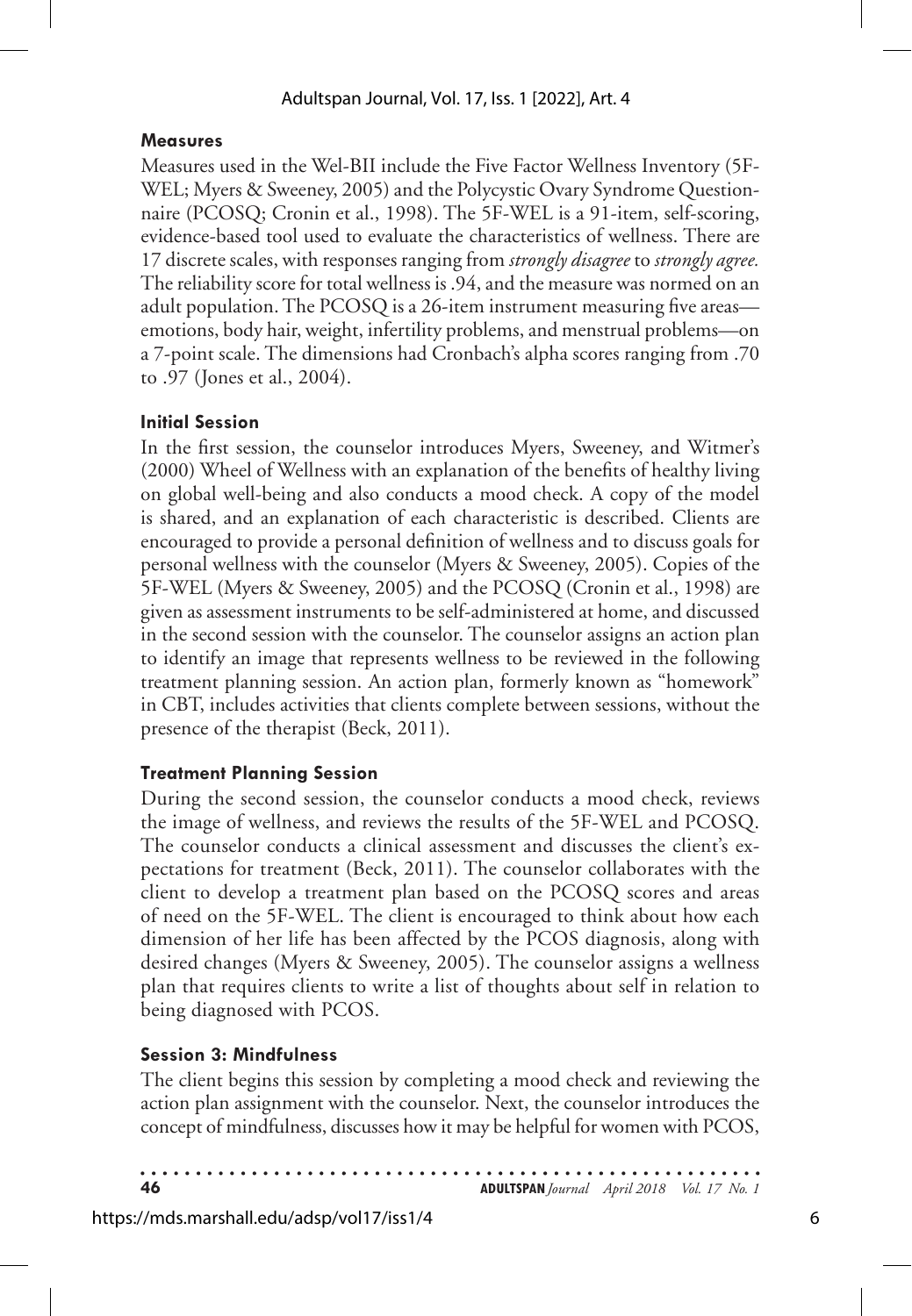and explains the benefits of mindfulness and acceptance to lifestyle changes. The counselor describes various types of mindfulness activities and how these activities can be incorporated into daily living activities. Suggested mindfulness activities include mindful eating, meditation, deep breathing, and journaling. The client is asked to create a list of personally selected mindfulness activities, which will be included in her action plan.

#### **Sessions 4 and 5: Identifying Thought and Behavior Patterns Related to PCOS**

In the fourth session, the counselor begins with a mood check followed by a mindfulness activity. Next, the counselor and client begin working on the treatment plan objectives. The client learns to identify negative thoughts about self and recognize behaviors that support the negative thoughts. In Session 4, the counselor reviews the action plan from the previous session and introduces a thought log. The client is assigned a thought log as an action plan to prepare for Session 5. In Session 5, the client engages in a mood check followed by a mindfulness activity. Next, the client learns to challenge negative thoughts, learn healthier thought patterns, and change unhealthy behavior patterns. The client is given a behavior checklist as an action plan to prepare for Session 6.

#### **Sessions 6 and 7: Learning About Emotions While Living With PCOS**

Session 6 begins with a mood check and mindfulness activity, a review of the behavior checklist, and an introduction to emotions as they relate to PCOS. The client is educated on the purpose of emotions, how to understand emotions, and strategies for identifying emotions (Linehan, 2015). To prepare for Session 7, the client is asked to keep an emotion log each day. Session 7 begins with a mood check, a mindfulness activity, and a review of the emotion log. Next, the counselor educates the client on strategies for managing emotions during difficult times. For the action plan, the client makes a list of physical activities she enjoys or would like to participate in, to be reviewed next session.

#### **Session 8: Caring for the Body**

After the mood check and mindfulness activity, the counselor reviews the client's list of physical activities and discusses realistic options to increase her level of exercise and improve nutrition. The client is educated on the benefits of exercise and nutrition in the treatment and management of PCOS, including the benefits of maintaining contact with her primary care physician for continued health monitoring and medication management. The counselor also educates the client on the benefits of meditation, yoga, and other mindfulness activities for health benefits. The action plan assignment includes a written reflection about the past 10 weeks to be discussed next session. In addition, the client will be asked to complete another PCOSQ to be reviewed next session.

**ADULTSPAN***Journal April 2018 Vol. 17 No. 1* **47**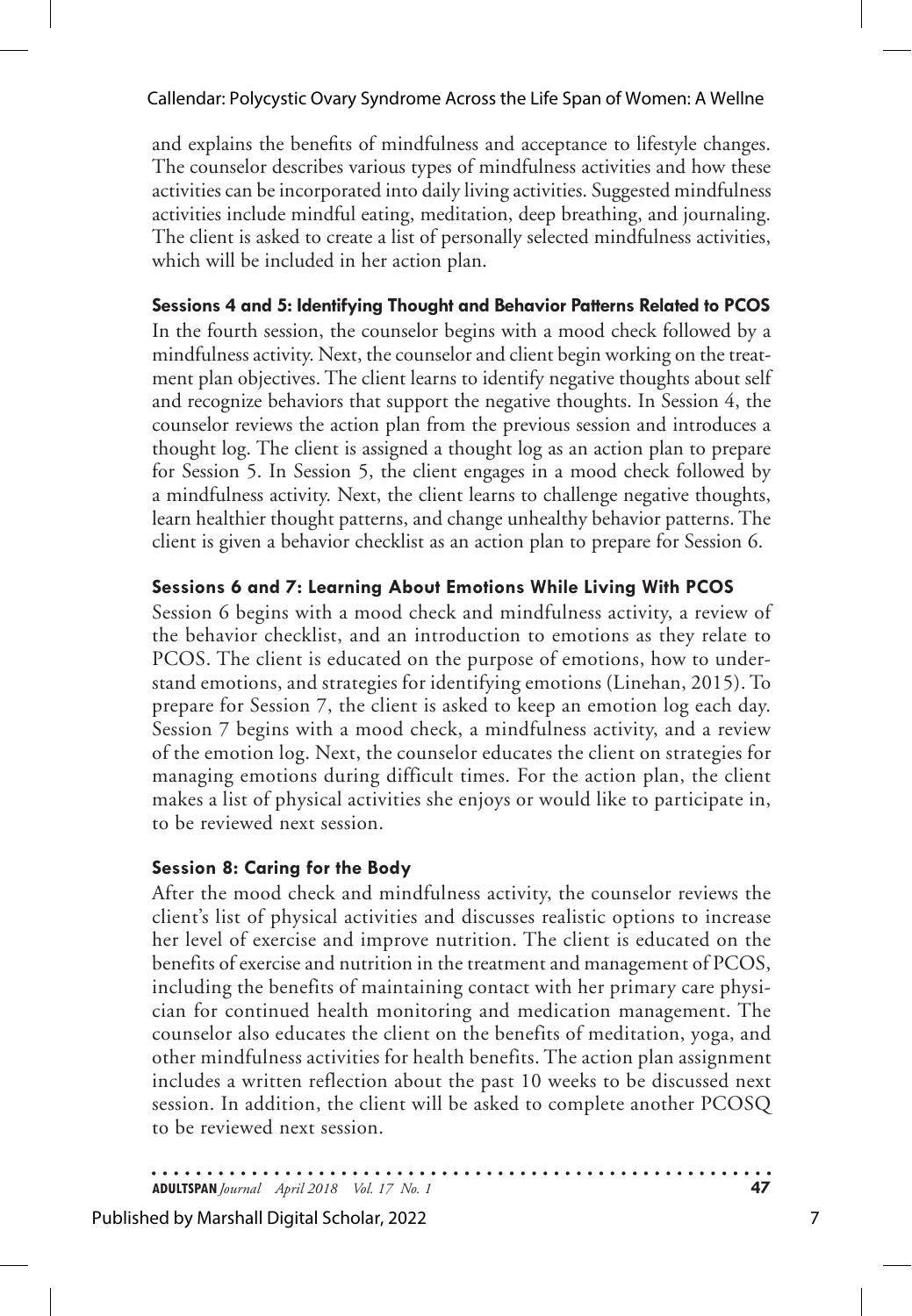## **Evaluation Session**

The counselor begins the evaluation session with a mood check and mindfulness activity, reviews the written reflection with client, and discusses any concerns or questions. Next, the counselor and client review the results of the PCOSQ and compare them with the initial results. The counselor then reviews the treatment plan and, in collaboration with the client, evaluates the need for further sessions. If the client is satisfied with the progress made, the counselor discusses discharge planning and recommends termination at the next session. If discharge is the plan, the client is asked to create coping cards for her most challenging situations. The coping cards will consist of words or phrases written on small note cards that the client will use for self-soothing, thought reframe, and coping skills during moments of distress. If the decision is to develop a new treatment plan for further sessions, the client is asked to make a list of her primary concerns to assist in modifying the current plan of care.

## **Discharge Session**

The final session begins with a mood check and mindfulness activity followed by a review of the client's personalized coping cards created for her action plan. Next, the counselor and client collaboratively develop a discharge plan focused on a relapse prevention plan, which incorporates the coping cards as a strategy for helping the client quickly and effectively reframe common negative thoughts identified throughout the course of treatment. The relapse prevention plan includes an action plan to be used when the client notices her thoughts, emotions, or behaviors are becoming unhealthy. The client is provided with copies of thought logs, behavior checklists, coping cards, and a list of resources. The client is asked to sign an agreement for contact in the next 6 weeks for follow-up via a survey distributed online or by mail.

## **6-Week Follow-Up**

Six weeks after discharge, it is recommended that the counselor do a followup with the client to assess her lifestyle progress since therapy. This follow-up is essential to monitor the impact of lifestyle-sustaining behaviors that were taught and implemented during therapy. The counselor may contact the client via e-mail, with a link to an online assessment, or by sending a printed assessment in the mail, to be filled out and returned to the counselor by mail. This assessment should include the PCOSQ. Based on the information provided from the PCOSQ, the client may be contacted to inquire about returning to therapy for further sessions.

## **CONCLUSION**

PCOS is a medical condition that adversely impacts a woman's physical state. Many women also experience significant psychological effects, which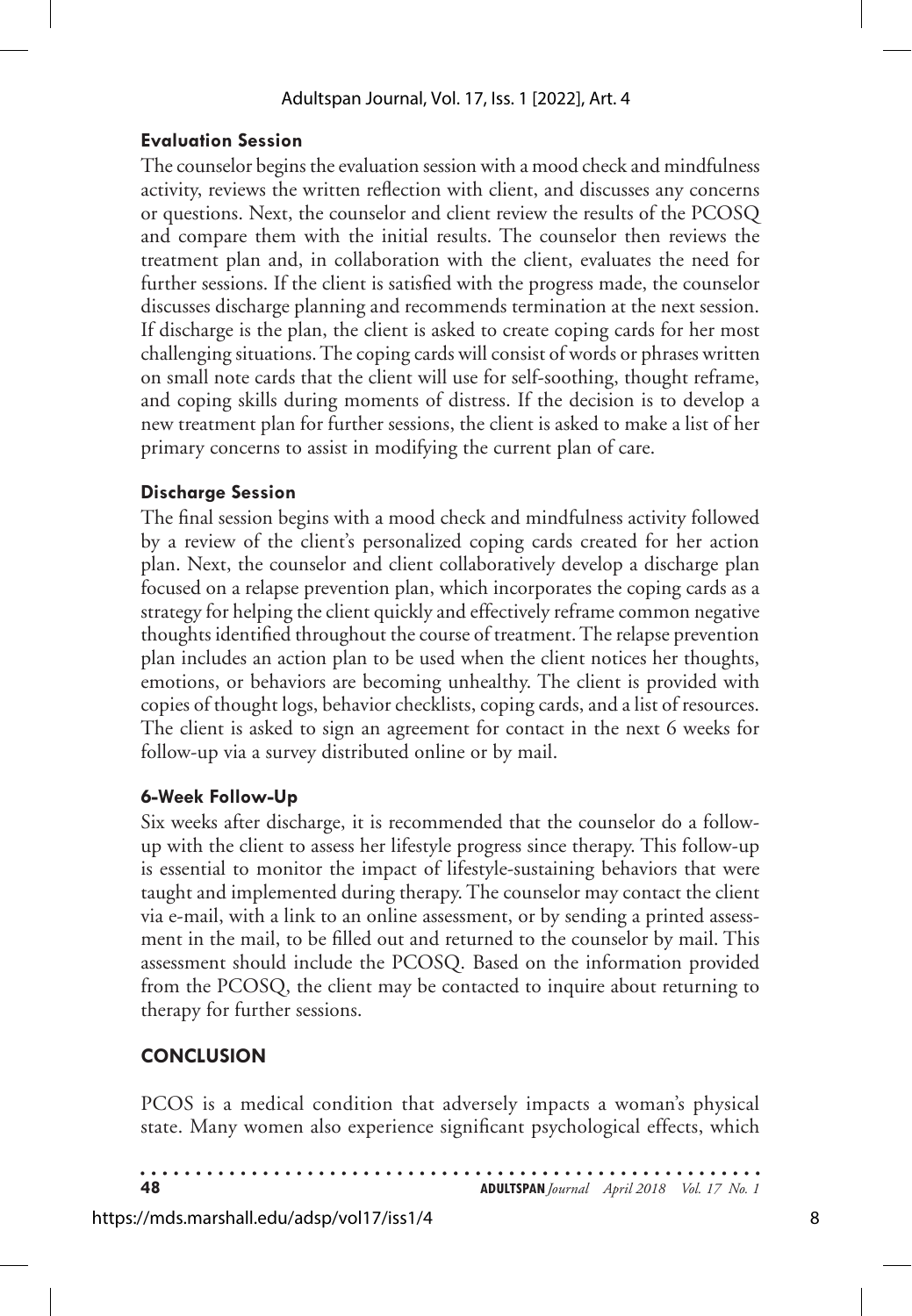can be detrimental if not addressed with appropriate treatment. Once these psychological effects are identified, counselors can provide services to help women adapt and maintain lifestyle changes while mitigating psychological distress. Counseling services, specifically wellness-based integrative counseling, can be an appropriate and effective adjuvant technique. The Wel-BII provides a treatment program designed to address the psychological concerns associated with PCOS.

#### **REFERENCES**

- Annagur, B. B., Kerimoglu, O. S., Tazegul, A., Gunduz, S., & Gencoglu, B. B. (2015). Psychiatric comorbidity in women with polycystic ovary syndrome. *Journal of Obstetrics and Gynaecology Research, 41,* 1229–1233. doi:10.1111/jog.12696
- Annagur, B. B., Tazegul, A., & Akbaba, N. (2014). Body image, self-esteem and depressive symptomatology in women with polycystic ovary syndrome. *Archives of Neuropsychiatry, 51,* 129–132. doi:10.4274/npa.y6778
- Beck, J. S. (2011). *Cognitive behavior therapy: Basics and beyond* (2nd ed.). New York, NY: Guilford Press.
- Benson, S., Hahn, S., Tan, S., Janssen, O. E., Schedlowski, M., & Elsenbruch, S. (2010). Maladaptive coping with illness in women with polycystic ovary syndrome. *Journal of Obstetric, Gynecologic & Neonatal Nursing, 39,* 37–45. doi:10.1111/j.1552-6909.2009.01086.x
- Castillo, Y. (2008). *Understanding the social and emotional experiences of females with polycystic ovary syndrome (PCOS)* (Doctoral dissertation). Retrieved from ProQuest Dissertations and Theses database. (UMI No. 3322110)
- Cronin, L., Guyatt, G., Griffith, L., Wong, E., Azziz, R., Futterweit, W., . . . Dunaif, A. (1998). Development of a health-related quality-of-life questionnaire (PCOSQ) for women with polycystic ovary syndrome (PCOS). *Journal of Clinical Endocrinology and Metabolism, 83,* 1976–1987.
- Dennett, C. C., & Simon, J. (2015). The role of polycystic ovary syndrome in reproductive and metabolic health: Overview and approaches for treatment. *Diabetes Spectrum, 28,* 116–120. doi:10.2337/diaspect.28.2.116
- Dowdy, D. (2012). Emotional needs of teens with polycystic ovary syndrome. *Journal of Pediatric Nursing, 27,* 55–64. doi:10.1016/j.pedn.2010.08.001
- Eaves, S. H., Erford, B. T., & Fallon, M. K. (2010). Becoming a professional counselor. In. B. T. Erford (Ed.), *Orientation to the counseling profession: Advocacy, ethics, and essential professional foundations* (pp. 3–23). Boston, MA: Pearson.
- Elliot, M. (2013). Preventative self-care: Benefits of modern medicine. In P. F. Granello (Ed.), *Wellness counseling* (pp. 135–147). Boston, MA: Pearson.
- Farkas, J., Rigo, A., & Demetrovics, Z. (2014). Psychological aspects of the polycystic ovary syndrome. *Gynecological Endocrinology, 30,* 95–99. doi:10.3109/09513590.2013.852530
- Fetter, H., & Koch, D. W. (2009). Promoting overall health and wellness among clients: The relevance and role of professional counselors. *Adultspan Journal, 8,* 4–16. doi:10.1002/j.2161-0029.2009.tb00053.x
- Froeschle, J. G., Castillo, Y., Mayorga, M. G., & Hargrave, T. (2008). Counseling techniques for adolescent females with polycystic ovary syndrome. *Journal of Professional Counseling: Practice, Theory, and Research, 36,* 17–29.
- Galhardo, A., Pinto-Gouveia, J., Cunha, M., & Matos, M. (2011). The impact of shame and self-judgment on psychopathology in infertile patients. *Human Reproduction, 26,* 2408–2414. doi:10.1093/humrep/der209

. . . . . . . . . . . . . . . **ADULTSPAN***Journal April 2018 Vol. 17 No. 1* **49**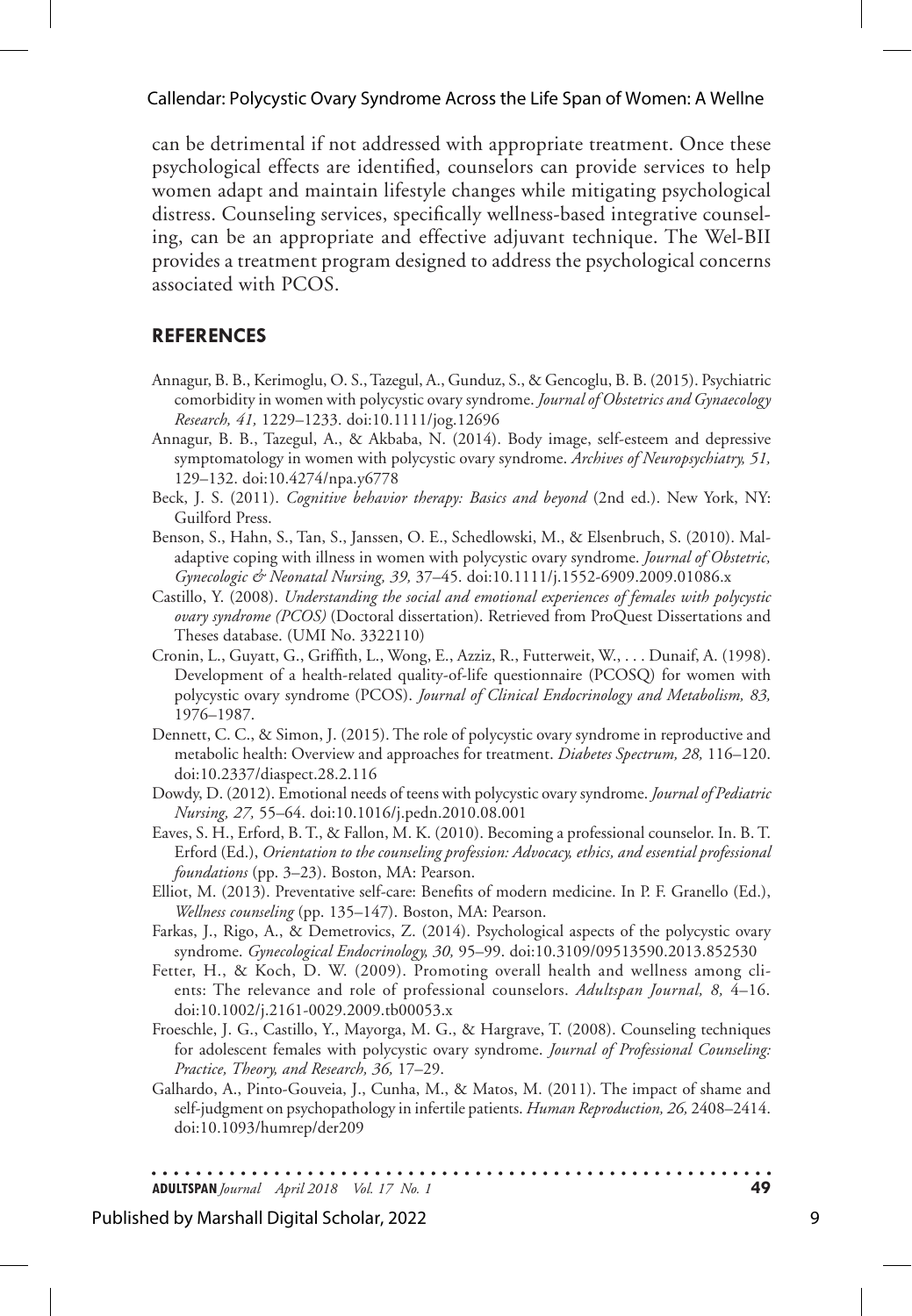#### Adultspan Journal, Vol. 17, Iss. 1 [2022], Art. 4

- Garad, R., Teede, H., & Moran, L. (2011). An evidence-based guideline for polycystic ovary syndrome. *Australian Nursing Journal, 19,* 30–33.
- Granello, P. F., & Witmer, J. M. (2013). Theoretical models for wellness counseling. In P. F. Granello (Ed.), *Wellness counseling* (pp. 29–36). Boston, MA: Pearson.
- Hayes, S. C., Follette, V. M., & Linehan, M. M. (2004). *Mindfulness and acceptance: Expanding the cognitive-behavioral tradition.* New York, NY: Guilford Press.
- Hunnicutt-Hollenbaugh, K. M. (2013). Emotional regulation: Stones and water. In P. F. Granello (Ed.), *Wellness counseling* (pp. 92–103). Boston, MA: Pearson.
- Jones, G. L., Benes, K., Clark, T. L., Denham, R., Holder, M. G., Haynes, T. J., . . . Ledger, W. L. (2004). The Polycystic Ovary Syndrome Health-Related Quality of Life Questionnaire (PCOSQ): A validation. *Human Reproduction, 19,* 371–377.
- Jones, G. L., Hall, J. M., Lashen, H. L., Balen, A. H., & Ledger, W. L. (2011). Health-related quality of life among adolescents with polycystic ovary syndrome. *Journal of Obstetric, Gynecologic & Neonatal Nursing, 40,* 577–588. doi:10.1111/j.1552-6909.2011.01279.x
- Kabat-Zinn, J. (2005). *Wherever you go, there you are: Mindfulness meditation in everyday life*  (10th ed.). New York, NY: Hachette Books.
- Laggari, V., Diareme, S., Christogiorgos, S., Deligeoroglou, E., Christopolos, P., Tsiantis, J., & Creatsas, G. (2009). Anxiety and depression in adolescents with polycystic ovary syndrome and Mayer-Rokitansky-Kuster-Hauser syndrome. *Journal of Psychosomatic Obstetrics and Gynecology, 30,* 83–88.
- Lee, J. S. (2015). It's not just physical: The adverse psychological effects of polycystic ovary syndrome in adolescents. *Women's Healthcare: A Clinical Journal for NPs, 3,* 20–27.
- Linehan, M. M. (2015). *DBT skills training manual* (2nd ed.). New York, NY: Guilford Press.
- Mahoney, D. (2014). Lifestyle modification intervention among infertile overweight and obese women with polycystic ovary syndrome. *Journal of the American Association of Nurse Practitioners, 26,* 301–308. doi:10.1002/2327-6924.12073
- Myers, J. E., & Sweeney, T. J. (2005). The Indivisible Self: An evidence-based model of wellness [Reprint]. *The Journal of Individual Psychology, 61,* 269–279.
- Myers, J. E., Sweeny, T. J., & Witmer, J. M. (2000). The Wheel of Wellness counseling for wellness: A holistic model for treatment planning. *Journal of Counseling & Development, 78,* 251–266. doi:10.1002/j.1556-6676.2000.tb01906.x
- Rofey, D. L., Szigethy, E. M., Noll, R. B., Dahl, R. E., Lobst, E., & Arslanian, S. A. (2009). Cognitive-behavioral therapy for physical and emotional disturbances in adolescents with polycystic ovary syndrome. *Journal of Pediatric Psychology, 34,* 156–163. doi:10.1093/jpepsy/  $isn057$
- Smith, J. W., & Taylor, J. S. (2011). Polycystic ovary syndrome: Evidence-based strategies for managing symptoms and preventing long-term sequelae. *Nursing for Women's Health, 15,* 404–411. doi:10.1111/j.1751-486X.2011.01664.x
- Snyder, B. S. (2005). Polycystic ovary syndrome (PCOS) in the adolescent patient: Recommendations for practice. *Pediatric Nursing, 31,* 416-421.
- Sweeney, T. J., & Myers, J. E. (2004). Counseling for wellness. In J. E. Myers & T. J. Sweeney (Eds.), *Counseling for wellness: Theory, research, and practice* (pp. 185–196). Alexandria, VA: American Counseling Association.
- Tehrani, F. R. (2015). Polycystic ovary syndrome: An apparently simple yet challenging diagnosis. *International Journal of Endocrinology and Metabolism, 13,* 1–2. doi:10.5812/ijem.28557v2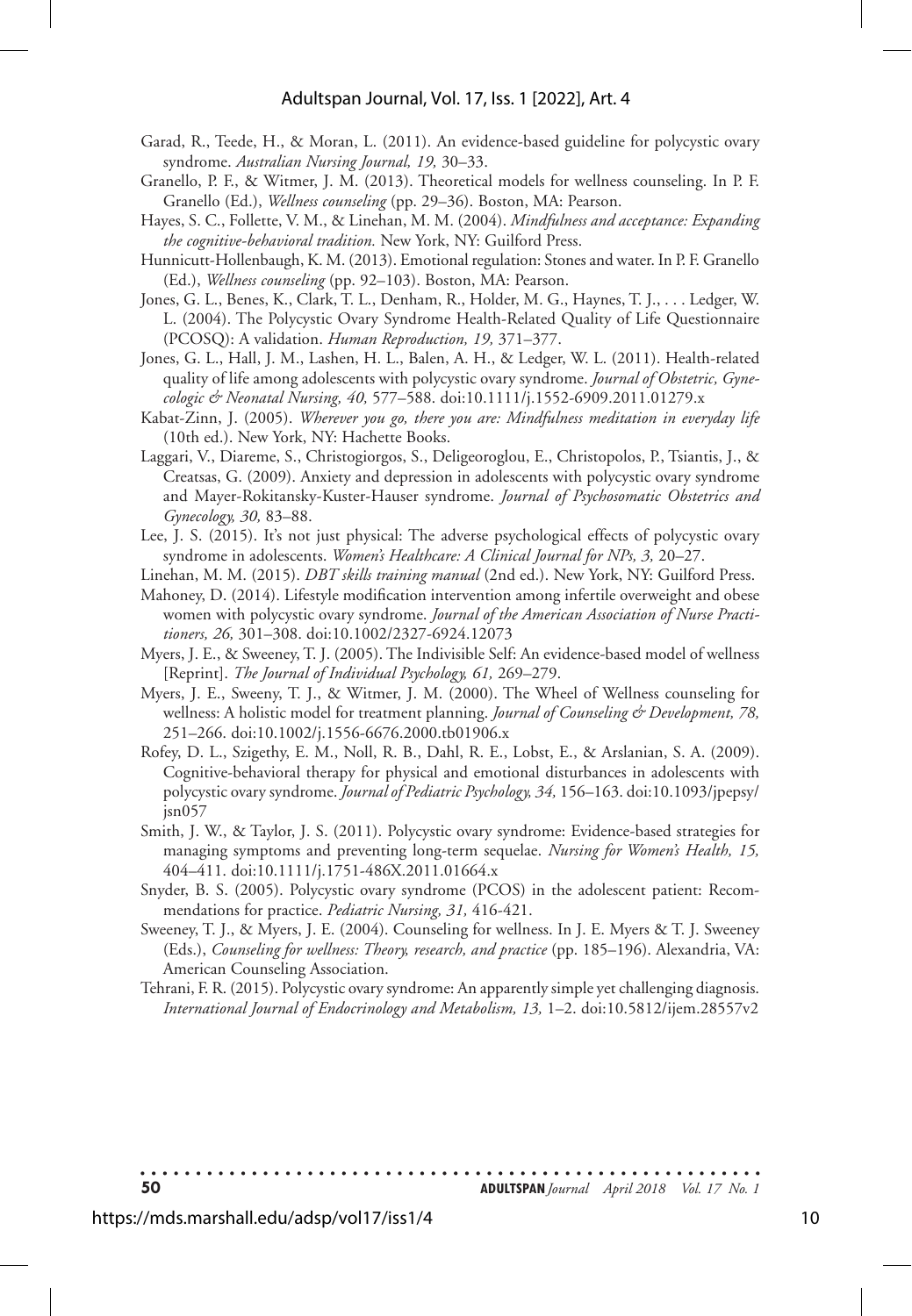#### **APPENDIX**

#### **A Wellness-Based Integrative Intervention for Polycystic Ovary Syndrome (PCOS)**

#### Initial Session

- Introduce Myers et al.'s Wheel of Wellness
- Explain benefits of healthy living and wellness counseling
- Discuss client and counselor expectations from counseling
- Discuss client definition of wellness
- Five Factor Wellness Inventory (5F-WEL) and Polycystic Ovary Syndrome Questionnaire (PCOSQ) assessments self-administered before next session

• Action plan: Identify an image that represents wellness

Treatment Planning Session

- Review action plan
- Review results of 5F-WEL and PCOSQ
- Conduct clinical assessment of client
- Develop treatment plan based on PCOSQ score and 5F-WEL results
- Client to decide how low dimensions on 5F-WEL are affected by PCOS and what change is needed
- Action plan: Thoughts about self as related to a diagnosis of PCOS
- Session 3: Mindfulness
- Review action plan
- Introduce mindfulness for women with PCOS
- Discuss benefits of mindfulness and acceptance to lifestyle change
- Discuss types of mindfulness techniques
- Action plan: Make a list of mindfulness activities that seem interesting
- Sessions 4 and 5: Identifying Thought and Behavior Patterns Related to PCOS
	- Session 4: Mood check and mindfulness activity
	- Review action plan
	- Psychoeducation on cognitive distortions
	- Introduce thought log
	- Action plan: Thought log
	- Session 5: Mindfulness activity and mood check
	- Review action plan
	- Challenge negative thoughts, thought replacement
	- Action plan: Behavior checklist

Sessions 6 and 7: Learning About Emotions While Living With PCOS

- Session 6: Mood check and mindfulness activity
- Review homework
- Discuss emotions as they relate to PCOS
- Action plan: Emotion log
- Session 7: Mindfulness activity and mood check
- Review action plan
- Discuss managing emotions
- Action plan: Create a list of physical activities
- Session 8: Caring for the Body
	- Mood check and mindfulness activity
	- Review action plan
	- Increase exercise and improve nutrition
	- Discuss benefits of meditation, yoga, and other mindfulness activities
	- Action plan: Written reflection of past 10 weeks, self-administered PCOSQ

Evaluation Session

- Mood check and mindfulness activity
- Review action plan and PCOSQ results
- Review treatment plan and evaluate for need for further sessions
- Plan for initial discharge or revise treatment plan
- Action plan: Create coping cards for challenging situations (for discharge) or create list of primary concerns (for revised treatment plan)

*(Continued on next page)*

**ADULTSPAN***Journal April 2018 Vol. 17 No. 1* **51**